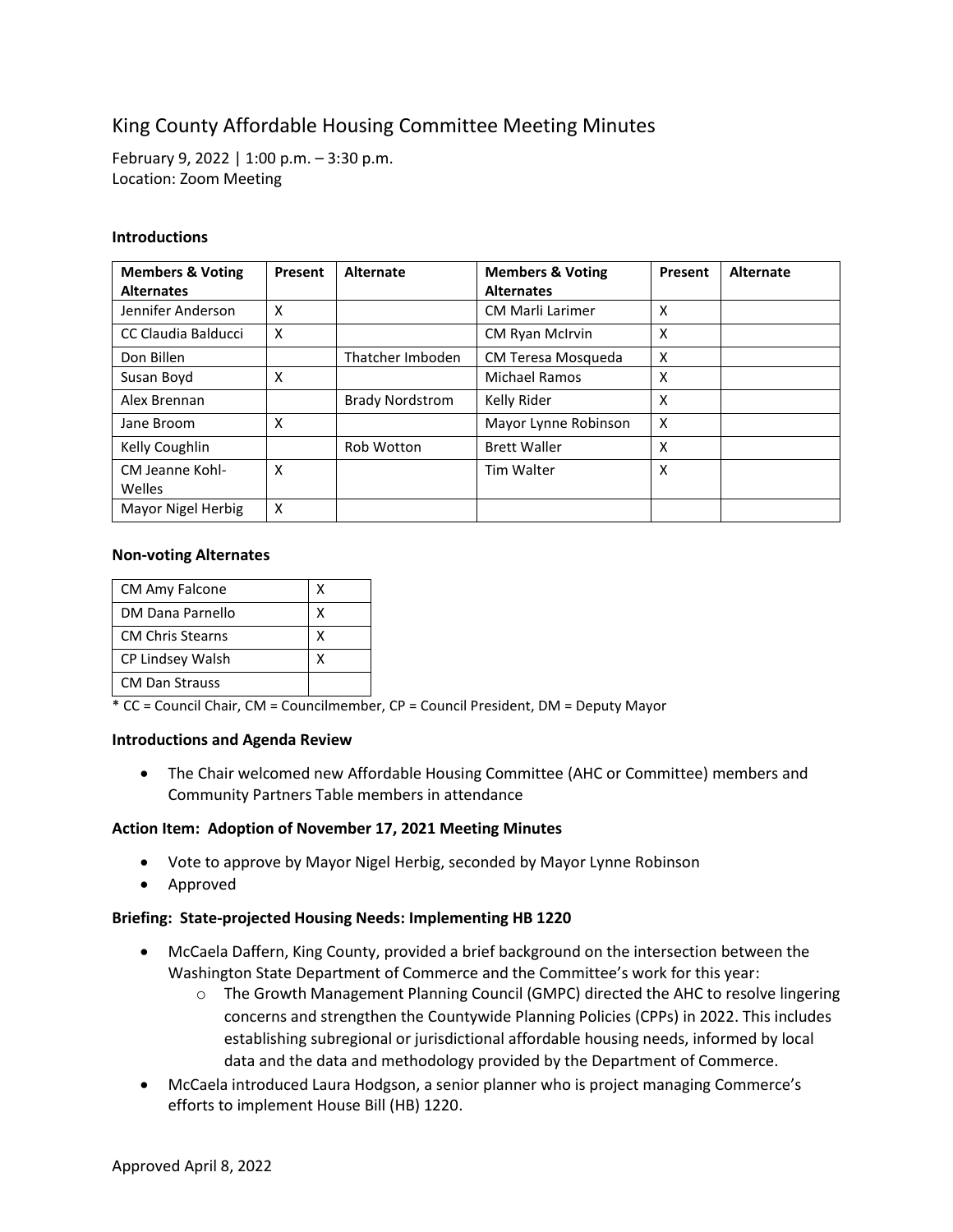- Laura presented Commerce's scope of work for HB 1220 implementation, including:
	- o Changes to comprehensive plan housing element requirements
	- $\circ$  Development of methodologies for projecting countywide housing needs by income, disaggregating projected housing needs, and projecting special housing needs
	- $\circ$  Timeline for development, with a focus on special housing need projections, countywide need projections, and disaggregation methodology
	- o Periodic update schedule
	- o Early thinking about methodologies and assumptions
	- o Stakeholder engagement
- Laura opened up the floor for discussion. Members discussed the following:
	- $\circ$  Cities should have accurate inventories of affordable housing as a first step in addressing the affordable housing crisis. It is overreaching to tell cities how to solve the problem of housing unaffordability; instead, cities should be given the tools, resources, and grants to hire staff needed to accomplish unique city goals.
		- Laura clarified that Commerce is not mandating how cities should accommodate housing need. Commerce is providing countywide need numbers. Counties will decide how those numbers are allocated to smaller regions. Commerce is providing guidance on disaggregation of housing need and a framework for reviewing land capacity to achieve housing need goals.
	- $\circ$  A question about whether communities with homeowner's associations (HOAs) are exempt from increasing housing density
		- Laura acknowledged achieving moderate density housing in communities and single-family neighborhoods with HOAs is a big hurdle. Changes to make this easier must be addressed through the state legislature.
		- The Committee member suggested the Committee be kept apprised of this, otherwise a lot of communities will be exempt from increasing housing density which is not the intention.
		- Carol Helland, Redmond Planning Director, stated that there is a contractual agreement between the state and HOAs. There have been cases where the state ensured that certain types of commitments in the contractual agreements are preempted and non-enforceable. There is greater complexity on preempting HOAs, and more legal analysis is needed. Several bills do preempt future HOAs from placing restrictions on additional units, duplexes, and triplexes.
- Community Partners Table member Ginger Kwan, Executive Director of Open Door for Multicultural Families, shared that the housing needs of the intellectually and developmentally delayed populations they serve are unique. She questioned how the Committee will connect with communities such as these to better understand their needs.
	- The Chair shared that the Committee is at the beginning of the CPP work and will try to engage a variety of stakeholders to ensure a strong recommendation is delivered to the GMPC.

## **Input: Growth Management Planning Council (GMPC) Motion 21-1 Project Scope and Schedule**

- McCaela Daffern presented on CPP basic facts, 2021 CPP update milestones, Housing Chapter evolution, the genesis of GMPC Motion 21-1, and the Committee's recommended 2022 CPP scope of work and schedule, including:
	- o Evaluating and refining accountability and implementation framework options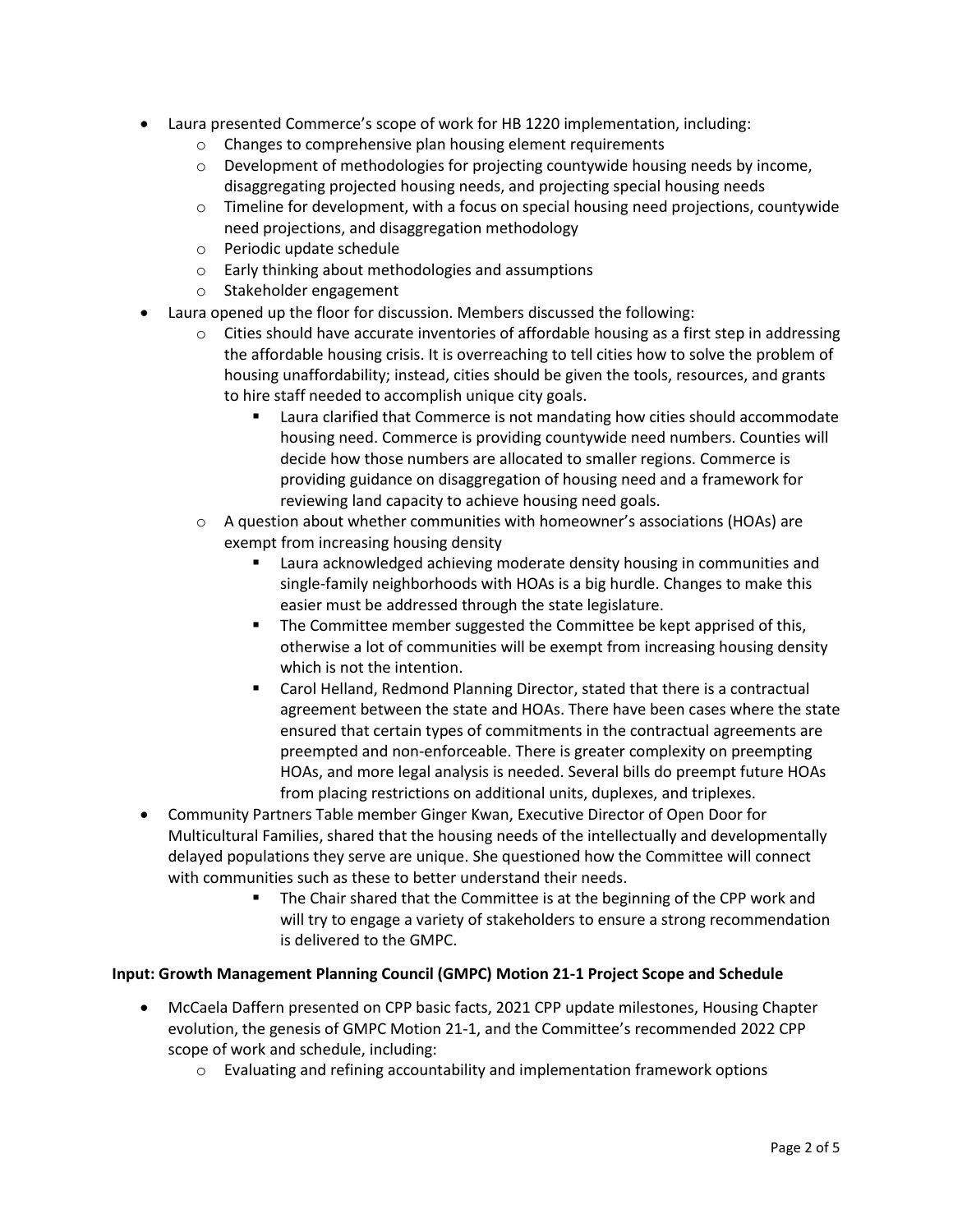- $\circ$  Reviewing and incorporating new data and guidance from Commerce to align with recent changes to the GMA
- o Reviewing and recommending any other CPP amendments necessary to implement Committee recommendations
- o Key decision points for the AHC to influence Commerce's work
- The Chair opened up the floor for discussion. Members discussed the following:
	- o Gratitude to Laura, McCaela and their respective teams for their clarity and intentionality around the process to update the CPPs.
	- o A recommendation to read or listen to the King County Regional Homelessness Authority CEO Marc Dones' presentation to Congress the prior week.
	- o An acknowledgement that the Committee's efforts to address the severe lack of affordable housing will have an incredibly important impact on the homelessness crisis, and the various Committees should connect and coordinate to help move goals forward.
	- o A recognition of Community Partners Table members Harold Odem and Ginger Kwan.
		- Laura mentioned that Marc Dones is on Commerce's Advisory Committee
	- o A question about what citywide ratification means
		- Ivan Miller, lead staff to the GMPC, mentioned that the challenges with the CPP Housing Chapter amendments last year that led to GMPC Motion 21-1 reflected the lack of time needed for coordination between the AHC's recommendations and the GMPC's approval. Many of the issues could have been resolved with more coordination time that wasn't available due to deadlines. Policy FW1 states that 30% of jurisdictions representing 70% of the population must ratify CPP amendments. Cities have 90 days to ratify. If cities choose not to act, it counts as a yes vote. If not ratified, existing CPPs would remain in effect. If ratification is not achieved, GMPC may look to do additional work and collaborate with King County Council to try and resolve issues.
	- $\circ$  There should be more robust conversation about local control vs. unified actions, including exploring unintended consequences to school and transit infrastructure. A recommendation to provide a menu of options for cities with accountability measures and more awareness of implications from different perspectives such as cities and developers.
	- $\circ$  If cities don't want the state directing housing policy in jurisdictions, cities should be effective in addressing housing on their own. Current collective efforts are not meeting the housing need.
	- $\circ$  A comment in the chat: "I am not a committee member, so take my comment purely as a suggestion: When it comes to assessment stuff, I would encourage you to consider including need and production up to 80% AMI instead of just sub 50% AMI as is the case with the current dashboard. By limiting it to 50% and below, you miss out on a huge swath of people in significant need, but don't get counted because of their income (and affordable homeownership doesn't get included, which is typically 60%-80% AMI)."
	- $\circ$  Track goals and zoning changes in conjunction with what actually gets built over time in a city. Increasing density zoning may not always result in additional housing.
	- o An agreement to measure zoning allowances and what is actually built. Intention should match results. Affordable homeownership and providing tools for cities to implement targets should be focused on as well. King County and the Committee can help develop tools such as draft policies and convenings of regional partnerships among neighboring cities so cities can be set up for success on targets.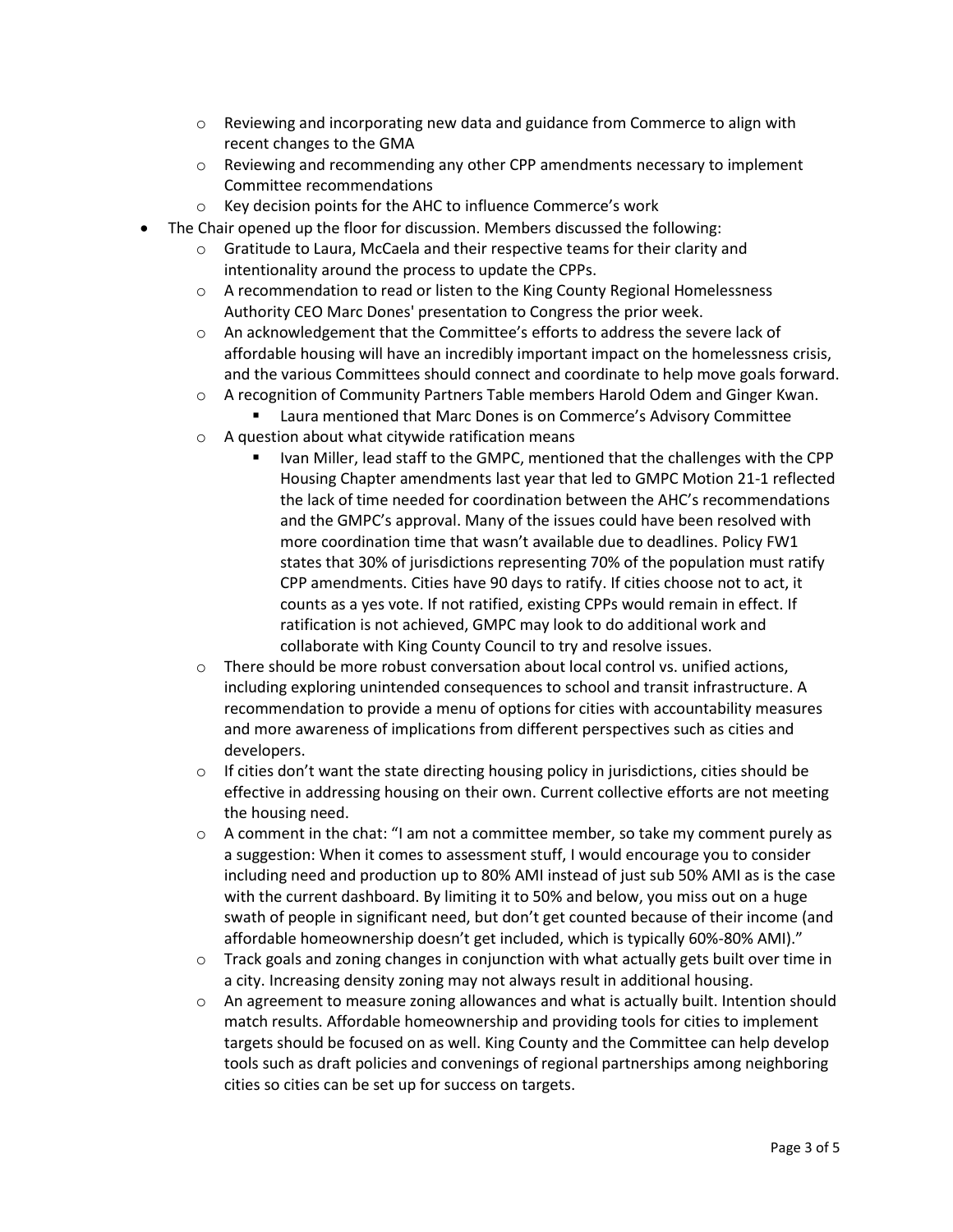$\circ$  Housing prices in rural communities like North Bend and Snoqualmie are rising. Two thirds of service workers commute from outside the community. Regional coordination of efforts should continue with an acknowledgment of rural communities where affordability is increasingly challenged.

## **Approval: 2022 AHC Work Plan**

- McCaela reviewed the proposed 2022 AHC work plan:
	- o Must Do
		- Strengthen the Countywide Planning Policies (GMPC Motion 21-1) by developing recommendations to the GMPC to improve systems to monitor and report housing affordability needs/conditions, establish jurisdictional affordable housing needs, establish an accountability and implementation framework for equitably meeting affordable housing needs; and CPP amendments necessary to implement AHC recommendations
	- o Should Do
		- Collaborate with the Community Partners Table
		- Report on AHC progress through the Regional Affordable Housing Dashboard. This would take place instead of an annual report
		- Improve Committee effectiveness through recommendations to the GMPC about alternative governance structures and/or revisions to the AHC structure
	- o Optional
		- State and federal legislative advocacy to advance the Committee's goal
- The Chair opened up the floor for feedback on the proposed work plan. Members discussed the following:
	- o Appreciation for the Regional Affordable Housing Dashboard
	- o Support for the focused and straightforward work plan
- The Chair called for a vote to adopt the proposed 2022 AHC work plan
	- o Motion to approve by Council President Lindsey Walsh, seconded by Mayor Nigel Herbig
	- o Motion passed with 16 votes in favor, 0 votes against, and 0 abstentions
		- Committee Chair Claudia Balducci, aye
		- Jennifer Anderson, aye
		- Committee Vice Chair Susan Boyd, aye
		- Jane Broom, aye
		- Councilmember Jeanne Kohl-Welles, aye
		- Mayor Nigel Herbig, aye
		- Thatcher Imboden, aye
		- Councilmember Marli Larimer, aye
		- Councilmember Ryan McIrvin, aye
		- Councilmember Teresa Mosqueda, aye
		- Brady Nordstrom, aye
		- Michael Ramos, absent
		- Kelly Rider, aye
		- Mayor Lynne Robinson, aye
		- Brett Waller, aye
		- Tim Walter, aye
		- Rob Wotton, aye